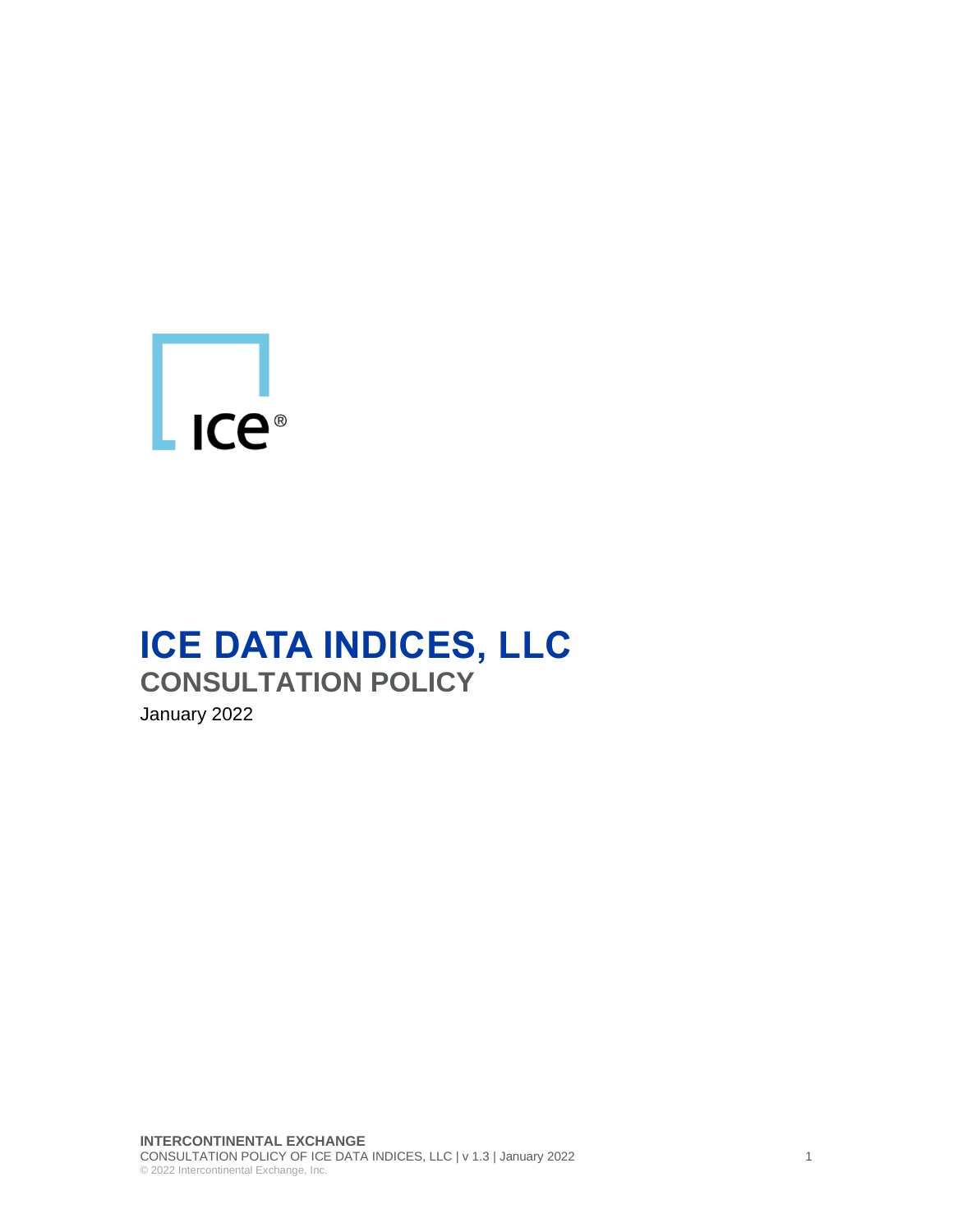### **CONTENTS**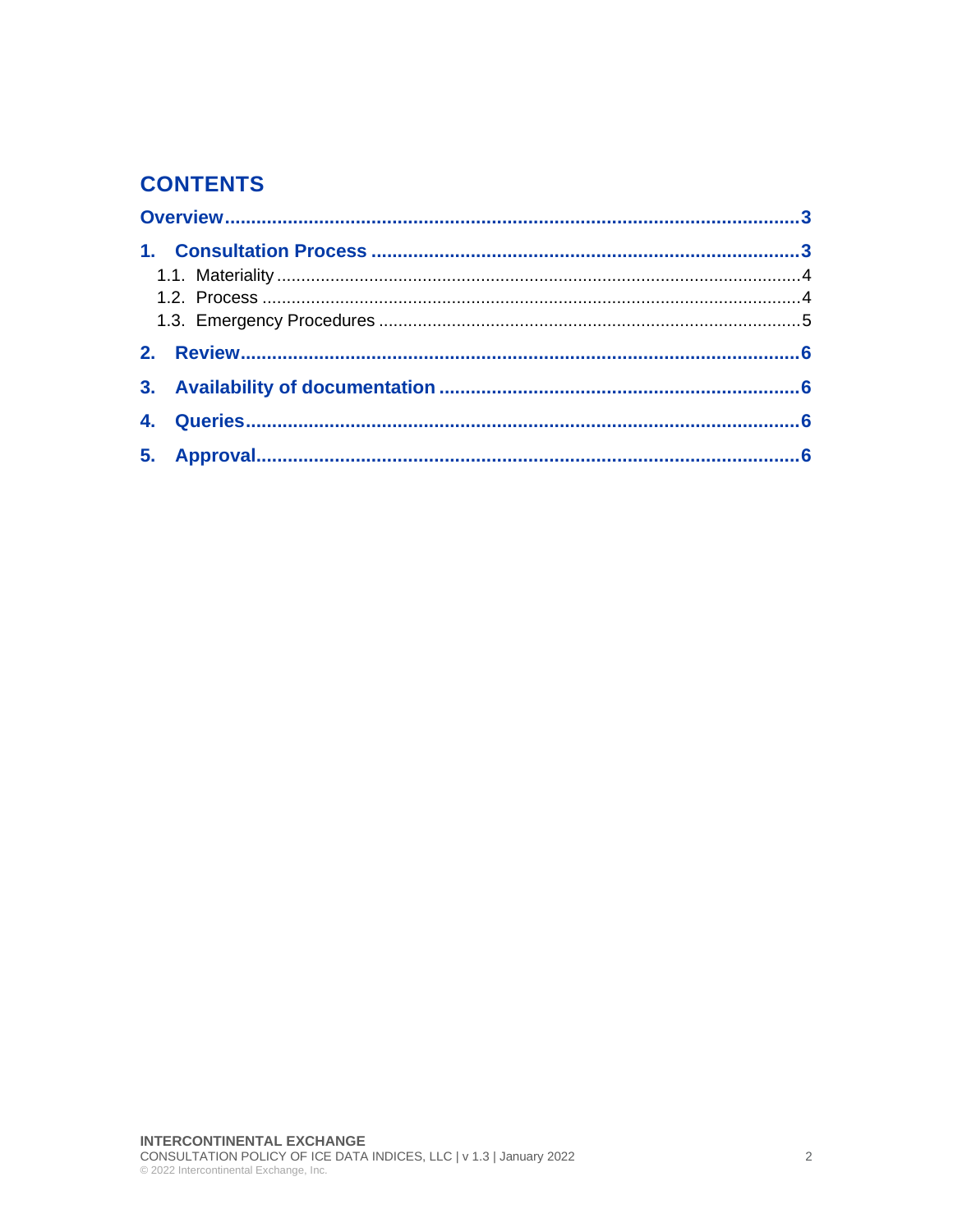

### <span id="page-2-0"></span>**1. OVERVIEW**

In the Principles for Financial Benchmarks issued by the International Organization of Securities Commissions (IOSCO) in July 2013<sup>1</sup> , Principle 12 "Changes to the Methodology" states: "An Administrator should Publish or Make Available the rationale of any proposed material change in its Methodology, and procedures for making such changes".

In addition, as a third country Benchmark Administrator, IDI must also consider the provisions relating to the Transparency of methodology requirements under the European Union and UK Benchmarks Regulations ("EU BMR"<sup>2</sup> & "UK BMR"<sup>3</sup>) and ensure that application of the IOSCO Principles is equivalent to compliance with such Regulations. The EU and UK BMR Transparency of methodology requirements (Article 13) states that "An administrator shall develop, operate and administer the benchmark and methodology transparently. To that end, the administrator shall publish or make available the following information:…the procedures for consulting on any proposed material change in the administrator's methodology and the rationale for such changes, including a definition of what constitutes a material change and the circumstances in which the administrator is to notify users of any such changes."

This Consultation Policy ("Policy") addresses the above requirements for ICE Data Indices, LLC ("IDI"), a wholly owned subsidiary of Intercontinental Exchange, Inc., and sets out how IDI obtains feedback on material changes it makes to its Methodology.

Terms used but not defined in this document have the meanings given to them in the IOSCO Principles or applicable IDI or ICE policy.

### <span id="page-2-1"></span>**2. CONSULTATION PROCESS**

From time to time, IDI will consult with its Stakeholders and Subscribers when it is proposing to make material changes to its indices.

<sup>2</sup> *[Regulation \(EU\) 2016/1011 of the European Parliament and of the Council of 8 June 2016 on indices used as](https://eur-lex.europa.eu/legal-content/EN/TXT/?uri=CELEX%3A32016R1011)  [benchmarks in financial instruments and financial contracts or to measure the performance of investment funds.](https://eur-lex.europa.eu/legal-content/EN/TXT/?uri=CELEX%3A32016R1011)*

<sup>1</sup> Available at [http://www.iosco.org/library/pubdocs/pdf/IOSCOPD415.pdf.](http://www.iosco.org/library/pubdocs/pdf/IOSCOPD415.pdf)

<sup>3</sup> *The Benchmarks (Amendment and Transitional Provision) (EU Exit) Regulations 2019 <https://www.legislation.gov.uk/uksi/2019/657/contents>*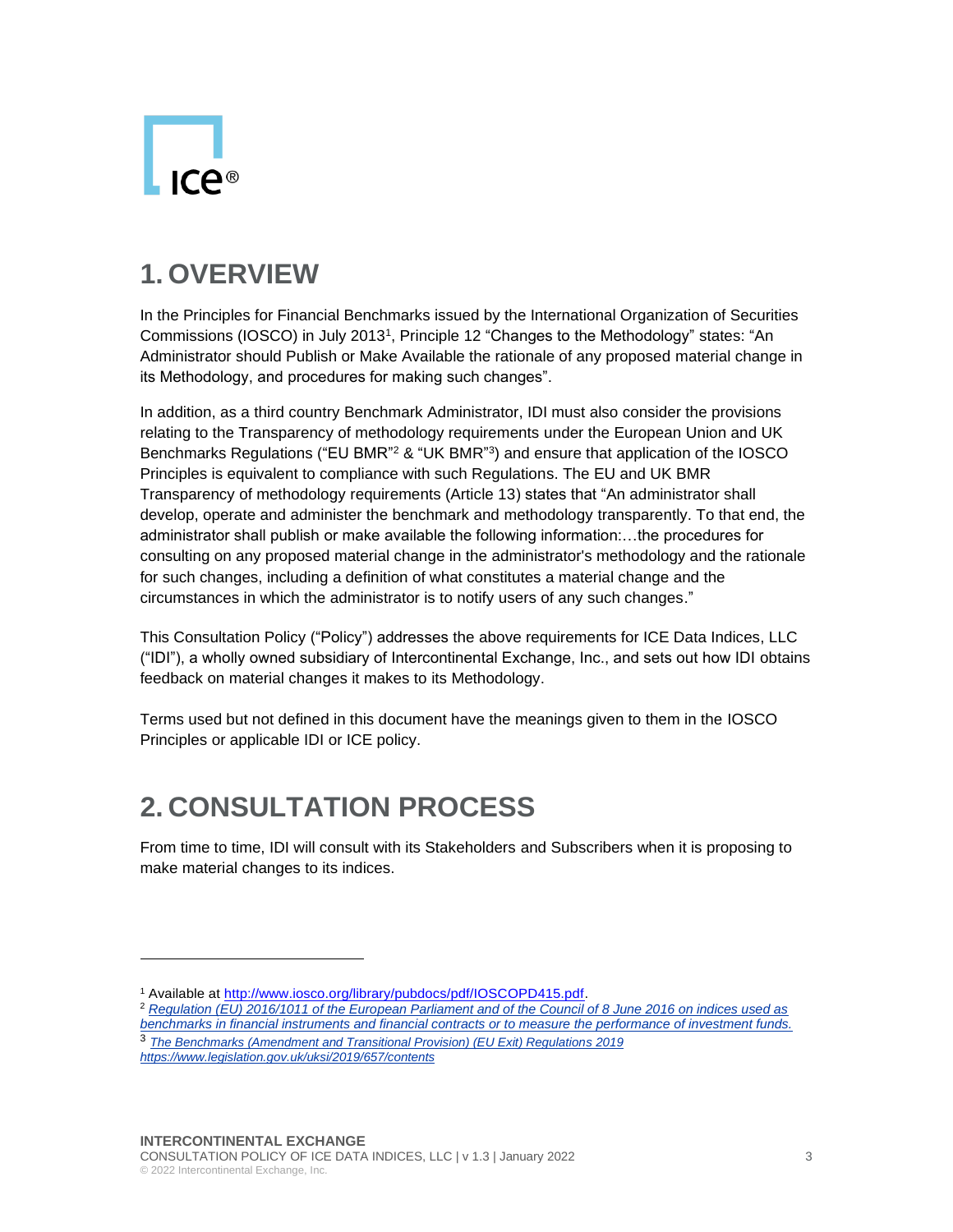#### <span id="page-3-0"></span>**2.1. MATERIALITY**

IDI defines a material change as any change in the manner or process by which Benchmark constituents are selected or the Benchmark is calculated, or the interpretation of such manner or process, such that the Benchmark performance or published values will be significantly affected. Changes that do not involve any modification in calculation methods or rebalancing processes, are for clarification purposes or are simply cosmetic in nature, are considered immaterial.

The determination of the need for a material change may arise for a variety of reasons, including as a result of feedback from Subscribers or internal working groups, or as a result of findings from periodic reviews or rebalancing events. The need for a material change may also result from market events, or changes in regulation or applicable law.

Subject to an emergency situation (see section 1.3 below), and in accordance with IDI policies and procedures, proposals to make material changes, which trigger consultations with Stakeholders, will be presented to the IDI Governance Committee for review and authorization, and are documented accordingly.

Immaterial changes will not trigger a consultation with Stakeholders. The IDI Governance Committee will nonetheless be informed when any immaterial changes have been made for oversight purposes and they will be published and documented accordingly.

#### <span id="page-3-1"></span>**2.2. PROCESS**

After determining that a material change is required, IDI will prepare the consultation proposals. In preparing the proposals, it is important that IDI take into account a number of factors, including, but not limited to the following:

- The regulatory or legal obligations of the Benchmark provider as well as Stakeholders and Subscribers who are impacted by the proposals,
- other regulatory or legal implications of the proposed changes,
- the number of Stakeholders and Subscribers potentially impacted by the proposals and the degree to which they will be affected,
- the nature of the Benchmark(s) affected by the change (e.g., used as underlying for passive product; used as performance Benchmark for active funds; primarily used for research and analysis) and the degree to which they are affected,
- any operational implications of the proposed changes,
- any additional changes to processes and procedures that may be needed as a result of the proposals (for example, the surveillance processes),
- whether the proposals are clearly articulated and give a balanced view of the likely implications,
- whether the Benchmark and underlying market data, and any other background information needed to evaluate the proposals, is available and clearly presented,
- whether feedback questions are clear and unambiguous,
- whether the length of the consultation period is sufficient,
- how consultation responses will be analyzed and what criteria will be used in evaluating them, and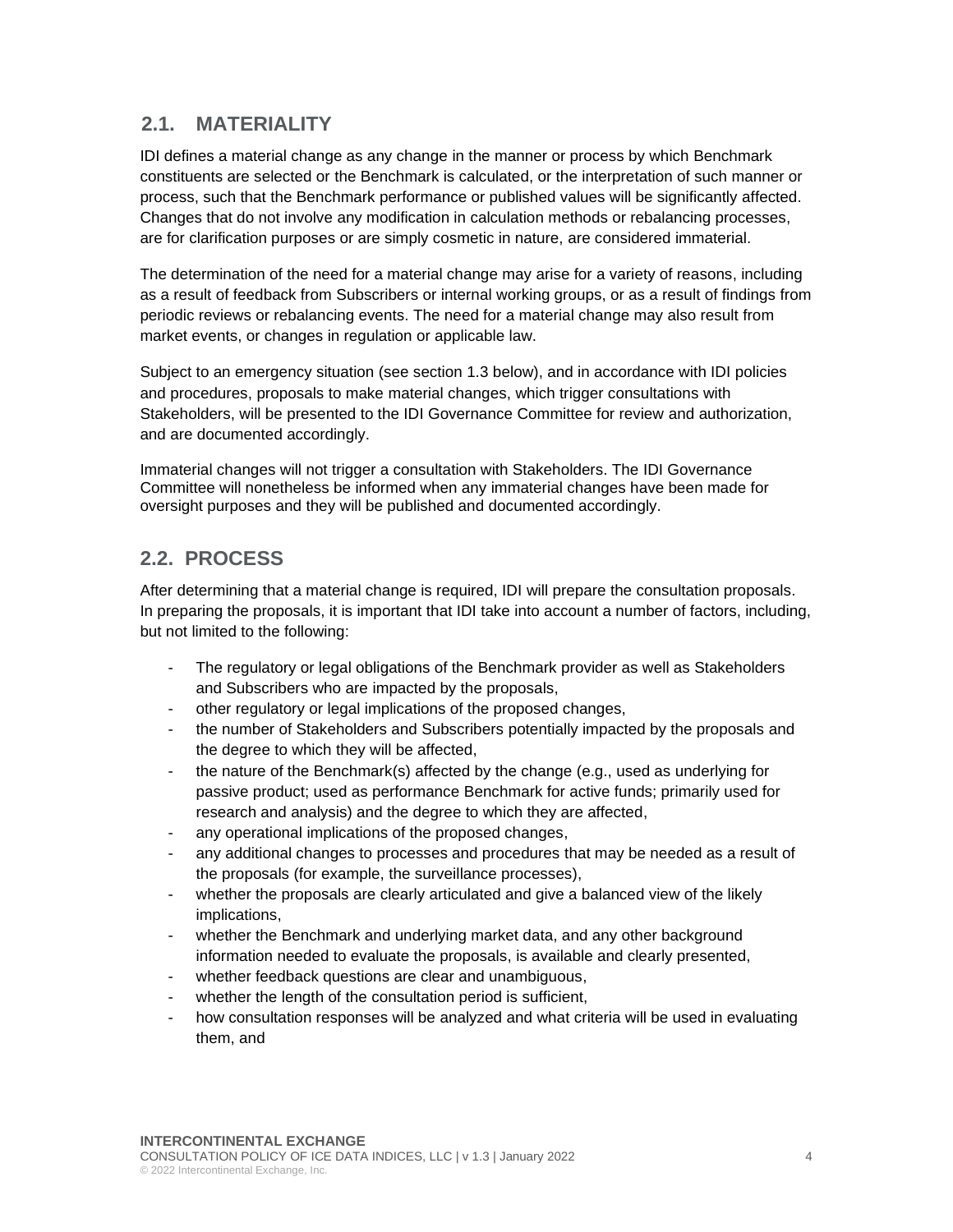- who will be able to access the consultation responses.

Consultation proposals are shared with the IDI Governance Committee for their oversight and approval.

For some of IDI's indices, including custom indices, the number of Stakeholders and Subscribers is limited and in those cases a consultation will be undertaken directly with such entities. Where the Benchmark, subject to the change, is used broadly, IDI shall announce the consultation to the market by posting an announcement on the primary IDI distribution platform for the applicable Benchmark<sup>4</sup> . In addition, other communication channels may also be utilized, including the following: market data portal; press release; specific client communications; social media including LinkedIn and Twitter; and other such forms of communication (collectively, "Alternate Communication Channels"). The consultation period will be set out in the consultation notice. Feedback is sought from all Stakeholders and Subscribers.

In both scenarios, the responses and feedback received are analyzed by the relevant team at IDI. In certain cases, further discussion may be needed with specific respondents to ensure their views are clearly understood. After taking all feedback into consideration, the IDI team will prepare, for the IDI Governance Committee's review and approval, a final report that presents the findings and a final recommendation to either (i) adopt the original proposal, (ii) adopt a modified version of the original proposal, or (iii) leave the methodology unchanged.

If a methodology change is approved, the nature and timing of the adoption of the change will be announced publicly, along with a summary of the Consultation findings. Announcements will be made via the primary IDI distribution platform for the affected indices and, in addition, Alternate Communication Channels may also be utilized. A press release may be disseminated in certain cases for major Benchmarks or significant methodology changes.

In the case of a Benchmark decommissioning, the *[Index Cessation & Transition policy and](https://www.theice.com/market-data/indices/regulation)  [procedure](https://www.theice.com/market-data/indices/regulation)* will be followed, which requires a consideration of certain factors before reaching a final decision to cease production of the Benchmark, including considering whether any financial products are tied to it, as well as the availability of any potential replacements or substitute Benchmarks for Stakeholders and Subscribers who use the Benchmark.

#### <span id="page-4-0"></span>**2.3. EMERGENCY PROCEDURES**

While IDI will make every effort to consult with Stakeholders and Subscribers on all material changes to its Benchmarks, certain events may occur which require that IDI take immediate action. Such changes may occur as a result of market events, or changes in regulation or legislation. After having advised the IDI Governance Committee of the need for an emergency change, the changes will be announced publicly via the primary IDI distribution platform for the affected indices and, in addition, Alternate Communication Channels may also be utilized.

<sup>4</sup> IDI Website: *<https://www.theice.com/market-data/indices>* or the ICE Index Platform *<https://indices.theice.com/>*